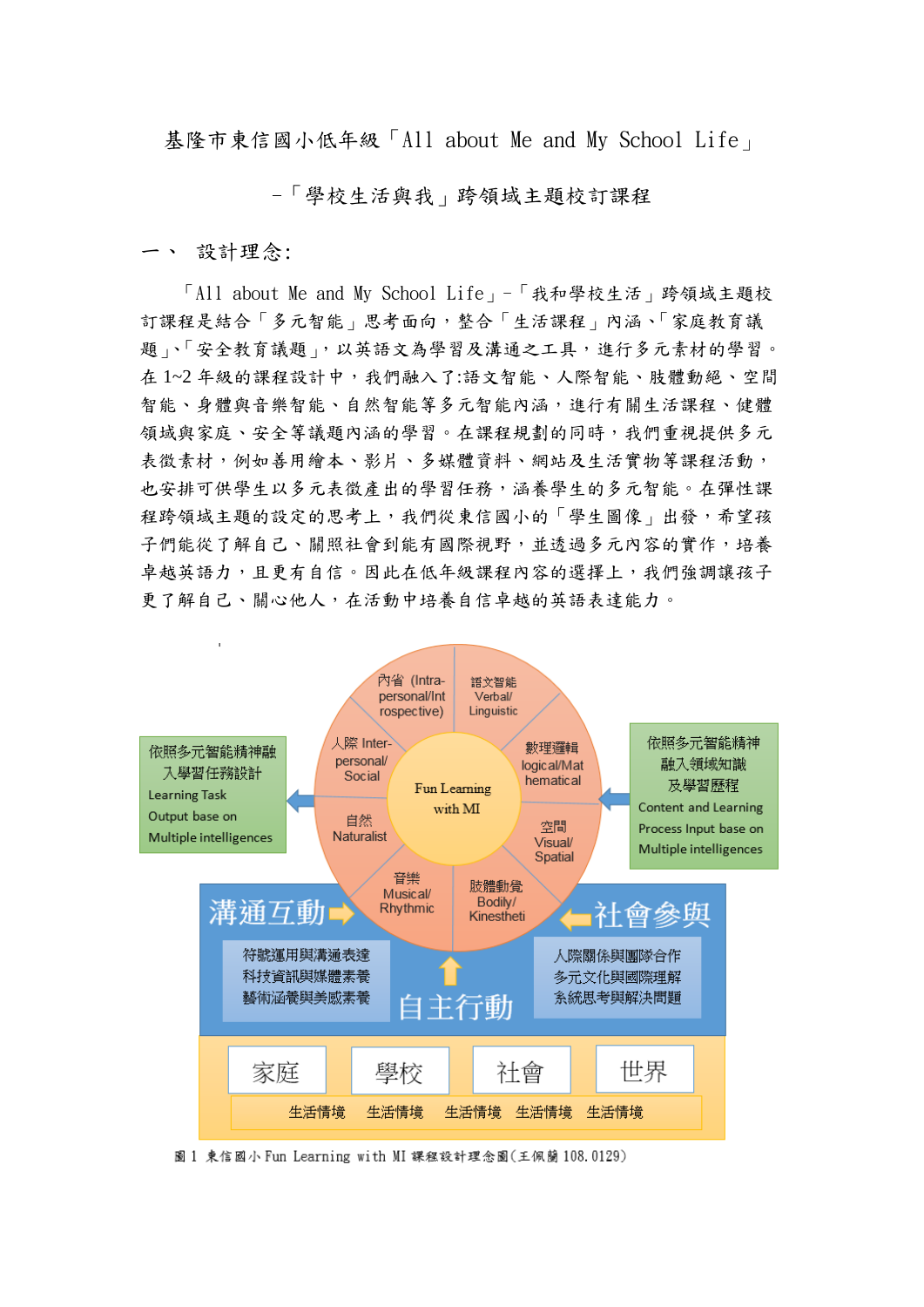(一)、低年級「All about Me and My School Life」跨領域主題

#### 1、課程設計理念:

低年級主題圍繞在孩子的生活中,帶領學生觀賞「All about Me Book」 並以「生活課程」及「健康與體育領域」為 subject content 加以統整,主題 訂於特定的生活情境中,自己到家庭、教室、校園、或社區環境中,透過不同 的媒材去體驗、探索、感受、組織、發表及創新或解決問題。因此「All about Me and My School」在低年級的跨領域主題校訂課程內容,均為統整生 活課程單元,有關「了解自己、家庭 」及與日常生活、學校活動密切相關的 主題。低年級語言學習的認知發展需要浸潤的特性,更需要不斷地進行螺旋式 的課程設計,因此在課程設計中上下學期的主題有密切的相關,讓學生能立基 於上學期所學的內容再加以複習、延伸,以提高學生學習興趣與成效。低年級 的英語文學習的重點在於聽、說,以提升學生學習興趣及激發學生動機為主, 因此讓孩子透過運用大量的肢體動能、人際互動、音樂歌曲等智能,強化學生 學習興趣與成效。同時在過程中引導低年級學生發展自己的小書,成為他人閱 讀的文本,讓他人從自己的小書中體驗屬於自己的「Wonderful Life」。低年 級發展的主題如下:

#### 2、英語融入低年級主題內容



 跨領域主題內容為以閱讀「All about Me Book」出發,再以「生活課 程」中「納悅自己」、「與人合作」的學習主題軸作為發展的重點,主題訂於 特定的生活情境中,自己到家庭、教室、校園、或社區環境。一年級的主題 是「My family and I」,上學期次主題為「All about Me」學習了解自己和 介紹自己。下學期次主題為「Lovely Family and School」,學習表達自己的 家庭、家庭生活和學校。最後孩子在歷程中會出版「All about Me」& 「My lovely family」Book 和介紹學校的海報,成為介紹自己生活的閱讀文 本。學習內容如下: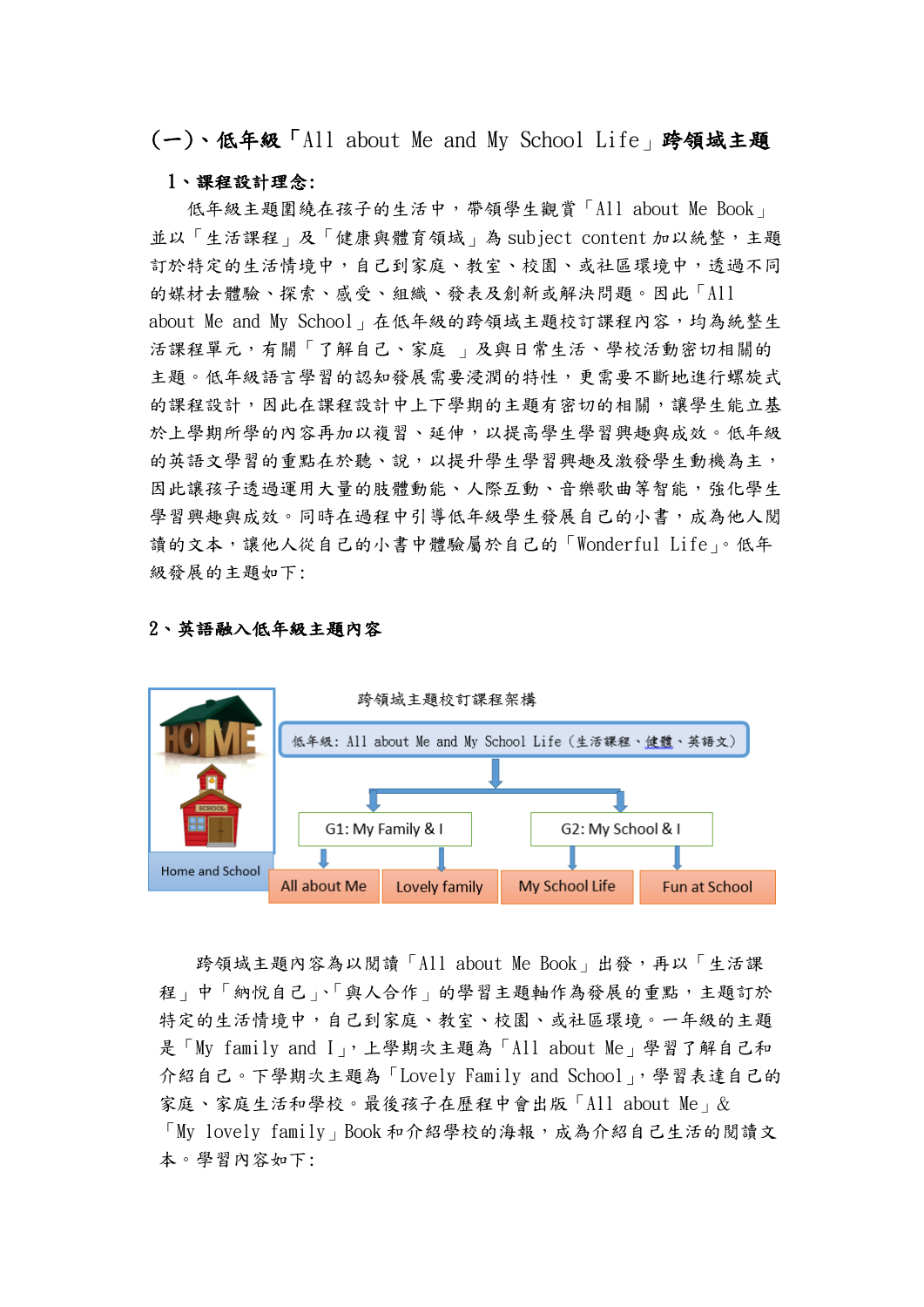- 、一年級課程地圖與主要學習內容
- 年級上學期



Project Task: "All about Me" Book Making and Self introduction

年級下學期

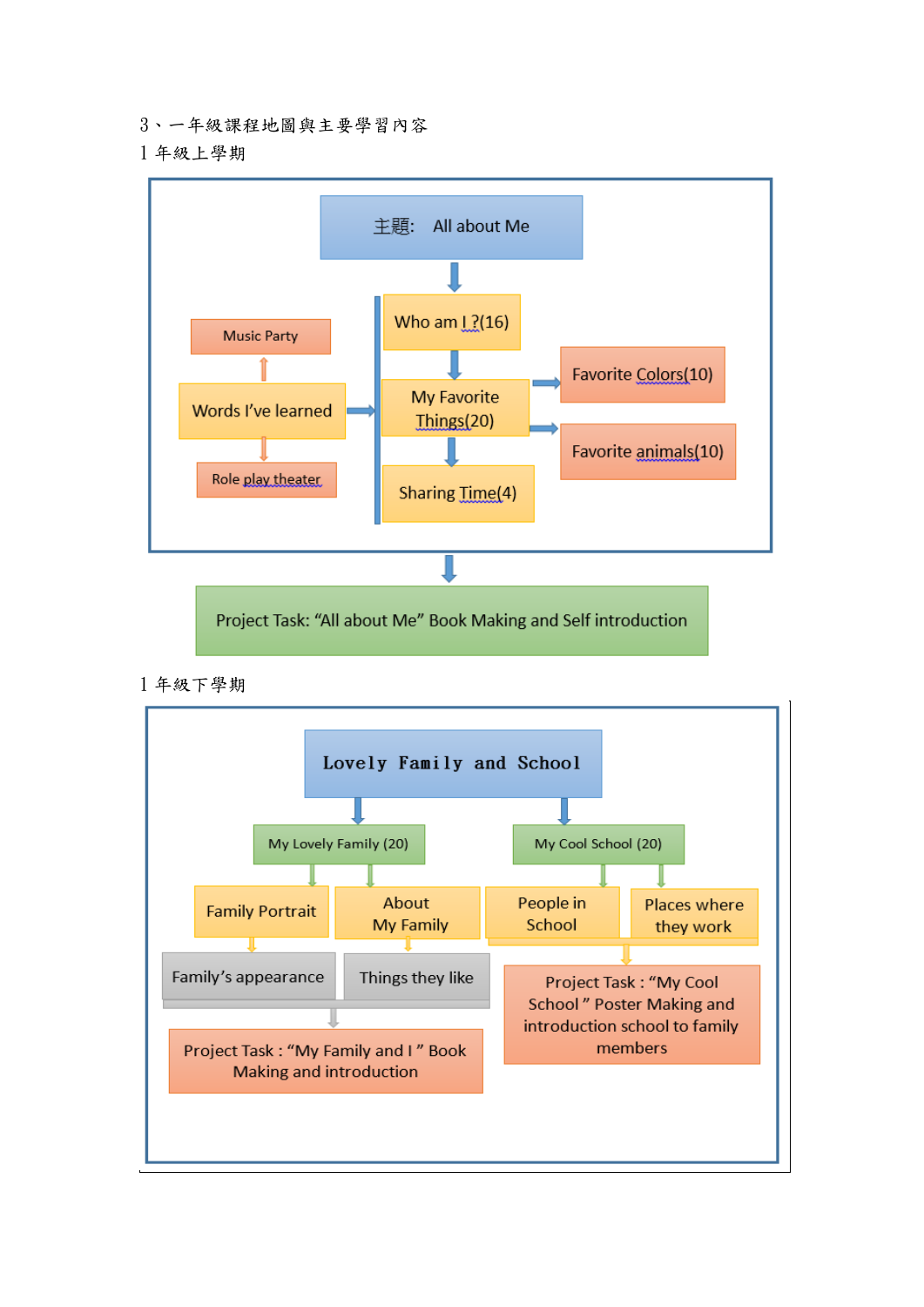一年級

## (1)學習主題與學習內容

| 年            | 學期  |             | 學習主題與內容(聽說為主)                            | All about Me         |
|--------------|-----|-------------|------------------------------------------|----------------------|
| 級            |     |             |                                          | Books(appendix1)     |
|              | 1st |             | Topic $-$ : All About Me                 | Cover(Draw)          |
| $\mathbf{1}$ |     | Who am I?   | Hi! I'm John.                            | p.1 name             |
|              |     |             | I'm seven years old.                     |                      |
|              |     |             | I live in Keelung.                       |                      |
|              |     |             |                                          | P.2 Own picture(age) |
|              |     | What do $I$ | I like red.                              | P. 3 My age          |
|              |     | like?       | I have a cat.                            | P.4 Colors I like    |
|              |     |             | I like cats.                             | P.5 Animals I like   |
|              |     |             |                                          | P.6 I know these     |
|              |     |             | $1 - 10$                                 | numbers              |
|              |     |             | Alphabet words                           | P.7 the words I have |
|              |     |             |                                          | learned              |
|              | 2nd |             | Topic $\equiv$ :My family and I          |                      |
|              |     | My Lovely   | This is my sister. She is ___ years old. |                      |
|              |     | family      | $He/ She$ is my ______.                  |                      |
|              |     |             | He/ She is _______(happy etc.).          |                      |
|              |     |             | $He/ She$ is ______(tall etc.).          |                      |
|              |     |             | He/She likes ________.                   |                      |
|              |     |             | I go to school by car.                   |                      |
|              |     |             | It is black.                             |                      |
|              |     | My Cool     | Who is he/she?                           |                      |
|              |     | School      | He/She is a                              |                      |
|              |     |             | What can you see?                        |                      |
|              |     |             | I can see a                              |                      |
|              |     |             |                                          |                      |

# **(2)**主題學習重要字彙及句型**(**聽、說**)**,教學實施策略

# 1<sup>st</sup> Topic Vocabulary (only for listen and say)

| Favorite<br>Colors                       | Favorite<br>Animals        | Words I've learned                                                                                                                                                                                                                                                                                                          |
|------------------------------------------|----------------------------|-----------------------------------------------------------------------------------------------------------------------------------------------------------------------------------------------------------------------------------------------------------------------------------------------------------------------------|
| blue<br>red<br>yellow<br>green<br>orange | dog<br>cat<br>bird<br>fish | A: Apple B: boy C:cat D: dog E: egg F: fox G: girl H:<br>hot I: ink J:jump K: kid L: lion M: mouse N: nose O: ok<br>P: pig Q: queen R:rabbit :S snake T: turtle U: umbrella V: van<br>X: ox Y: yoyo Z: zebra<br>$1$ – one 2 – two 3 – three<br>$4 - four$ 5 - five 6 - six<br>$7$ – seven $8$ – eight $9$ – nine $10$ – ten |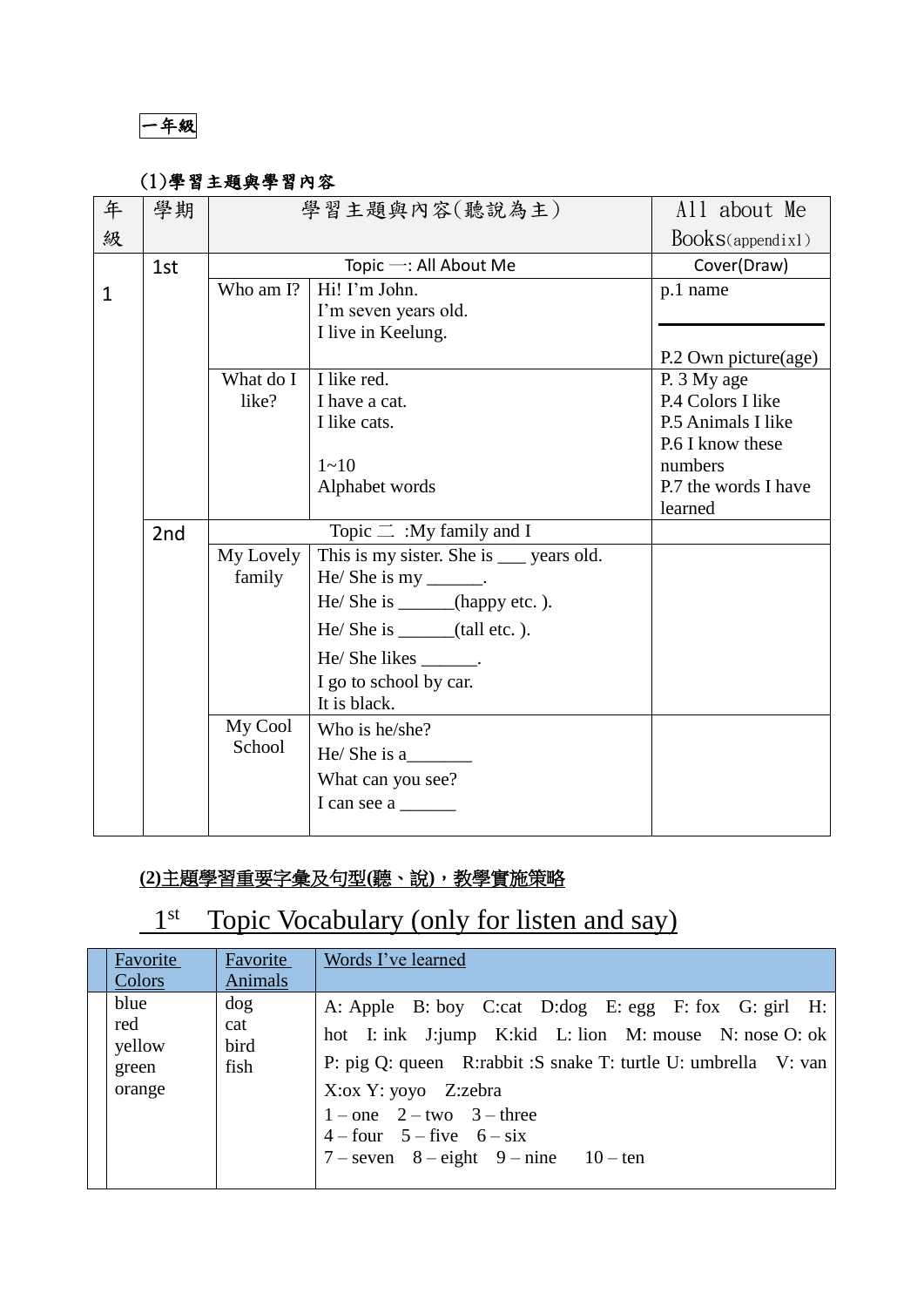| <b>My Lovely Family</b> |                 | <b>My Cool School</b>   |                     | <b>Role Play Theater</b>                |
|-------------------------|-----------------|-------------------------|---------------------|-----------------------------------------|
| Family                  | <b>About My</b> | <b>People in School</b> | <b>Places where</b> | Words I've learned                      |
| Portrait                | Family          |                         | they work           |                                         |
| Mom                     | <b>Black</b>    | Teacher                 | <b>Books</b>        | A: Apple B: boy black C:cat             |
| Dad                     | Purple          | <b>Students</b>         | <b>Tables</b>       | car cow D:dog duck E:                   |
| Grandma                 | Pink            | Principal               | Chairs              | egg F: fox father G: girl               |
| Grandpa                 | White           | Cook                    | Computer            | green $H:$ hot hat $I:$ ink             |
| <b>Brother</b>          |                 | <b>Nurse</b>            | Desk                | J:jump jam K:kid kite L:                |
| <b>Sister</b>           | Tall            |                         | Sofa                | lion M: mouse mother N:                 |
|                         | <b>Short</b>    |                         | Pot                 | nose net O: ok Ox Owl P:                |
| Happy                   | Fat             |                         | Pan                 | pig pink Q: queen quilt                 |
| Angry                   | Skinny          |                         | Spoon               | R:rabbit red: S snake sun               |
| Sad                     | Pretty          |                         | Knife               | T: turtle toy U: umbrella up            |
| <b>Bored</b>            |                 |                         | <b>Bed</b>          | V: van vest W: watch white              |
|                         |                 |                         | Medicine            | $X:\alpha x$ box                        |
|                         |                 |                         | Band aid            | Y: yoyo yam Z: zebra<br>Z <sub>00</sub> |

# **2 nd Topic Vocabulary (only for listen and say)**

4、一年級課程規劃一覽表

彈性課程一年級上學期 All about Me 課程規劃重點表

| 探究歷程                 | 課程內涵              | 教學方法/學習策略         |
|----------------------|-------------------|-------------------|
| Hi! How are you?     | 學生學習自己姓名及與人打招呼的   | <b>TPR</b>        |
| 認識朋友探索活動             | 方式                | 實作練習              |
| 音樂節奏探索活動             | 教室互動              | 節奏樂合奏練習           |
| (8節)                 |                   |                   |
| Who am $\frac{1}{2}$ | 學生進行自我介紹學習歷程,並進   | 小組討論              |
| 自我介紹探索活動             | 行全班互動活動。          | 實作練習              |
| 音樂節奏及表演活動            |                   | 節奏樂合奏練習           |
| (8 節)                |                   | 表演                |
| 學生透過課程,自我探索          | All About Me 小書設計 | 小組討論              |
| 以英語文完成 All About Me  | 一、封面、姓名、自己的照片、自   | 實作任務(All About Me |
| 小書                   | 己的年齡(4節)          | 小書製作)             |
| (20 節)               | 二、最喜歡的顏色(4節)      |                   |
|                      | 三、花邊設計及學會的字(4節)   |                   |
|                      | 四、花邊設計及學會的數字(4節)  |                   |
|                      | 五、最喜歡的動物(4節)      |                   |
|                      |                   |                   |
| All About Me 小書分享會   | 小朋友運用自己製作的小書介紹自   | 小組分享              |
| (4 節)                | 己                 | 口語發表              |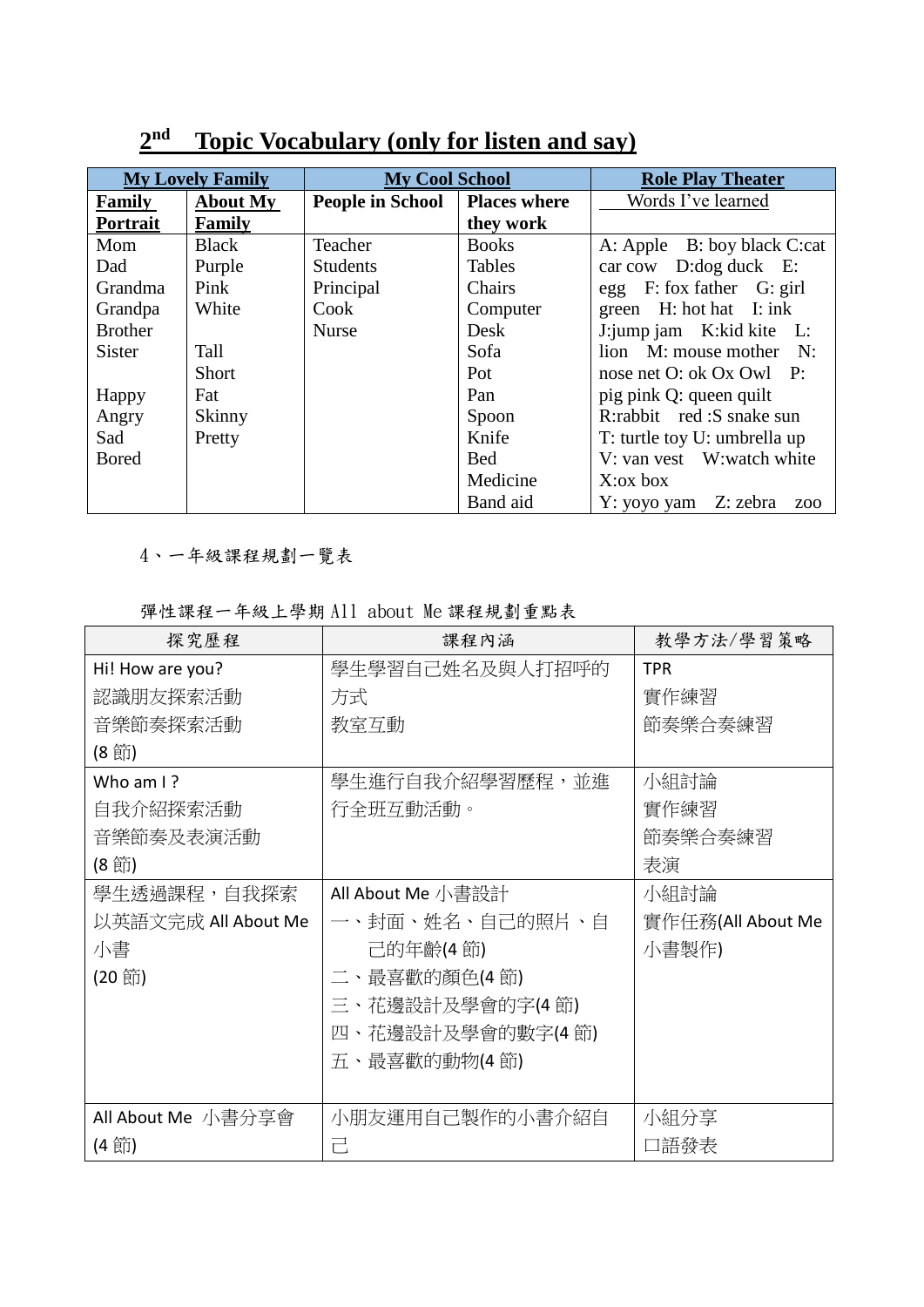| My Family                        |                                     |                   |  |  |  |
|----------------------------------|-------------------------------------|-------------------|--|--|--|
| 探究歷程                             | 課程內涵                                | 教學方法/學習策略         |  |  |  |
| <b>Family Portrait</b>           | 介紹自己的家人,並體會家人                       | 觀察記錄              |  |  |  |
| 介紹自己的家人,並探究家人的                   | 的情緒,及不同情緒發生的情                       | 實作任務(My Family    |  |  |  |
| 情緒發生情境。                          | 境                                   | and I 小書製作)       |  |  |  |
| (10節)                            |                                     | 口語練習活動            |  |  |  |
| <b>About My Family</b>           | 藉由製作 My Family 小書的歷                 | 觀察記錄              |  |  |  |
| 藉由製作 My Family 小書,描述自            | 程,學習如何描述自己家人的                       | 實作任務(My Family    |  |  |  |
| 己的家人                             | 外型及喜好。                              | and I 小書製作)       |  |  |  |
| (10節)                            |                                     | 口語練習活動            |  |  |  |
| My Cool School                   |                                     |                   |  |  |  |
| 探究歷程                             | 課程內涵                                | 教學方法/學習策略         |  |  |  |
| People in School and Places they | 藉由實際踏查了解下列人員的                       | 觀察記錄              |  |  |  |
| work                             | 工作及工作地                              | 實作任務(My Cool      |  |  |  |
| 藉由探究學校人員及其工作環境                   | teacher & classroom<br>$1 \cdot$    | School Poster)海報製 |  |  |  |
| 了解學校運作                           | principal & office<br>$2 \cdot$     | 作                 |  |  |  |
|                                  | nurse & nurse's office<br>$3 \cdot$ | 口語練習活動            |  |  |  |
| (20 節)                           | cook & kitchen<br>$4 \cdot$         |                   |  |  |  |

彈性課程一年級下學期 Lovely Family and School 課程規劃重點表

### 5、二年級課程地圖與主要學習內容

2 年級上學期

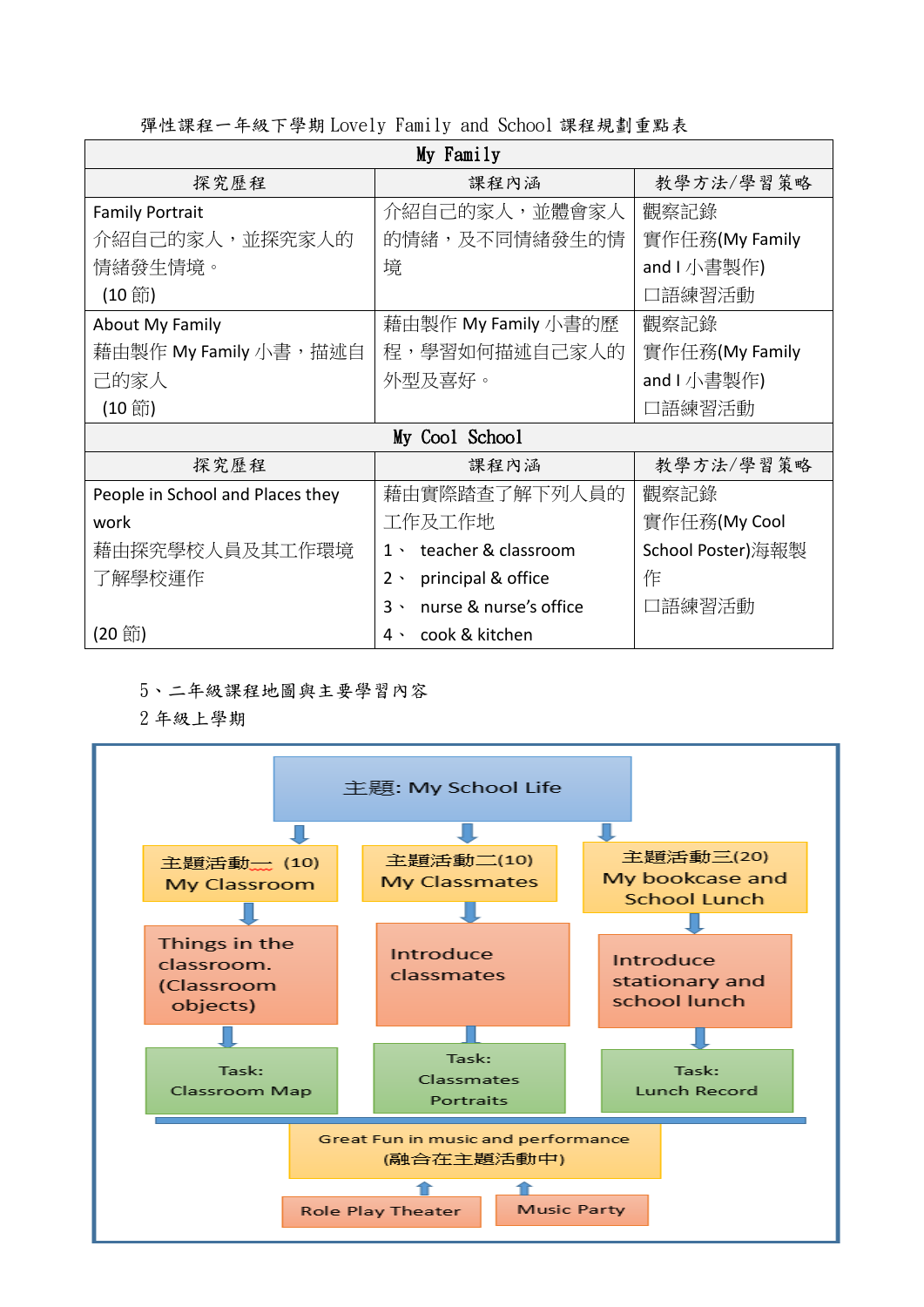#### 2 年級下學期





### (1) 學習主題與學習內容

| 年級 | 學期  | 學習主題與學習內容                             |                               |  |
|----|-----|---------------------------------------|-------------------------------|--|
|    | 1st | Topic $\rightarrow$ : My School Life  |                               |  |
|    |     | This is my classroom.<br>My Classroom |                               |  |
|    |     | That's a window.                      |                               |  |
|    |     |                                       |                               |  |
|    |     | She is _Mary_.                        |                               |  |
|    |     | My Classmates                         | She is <u>my classmates</u> . |  |
|    |     | She is nice.                          |                               |  |
|    |     |                                       |                               |  |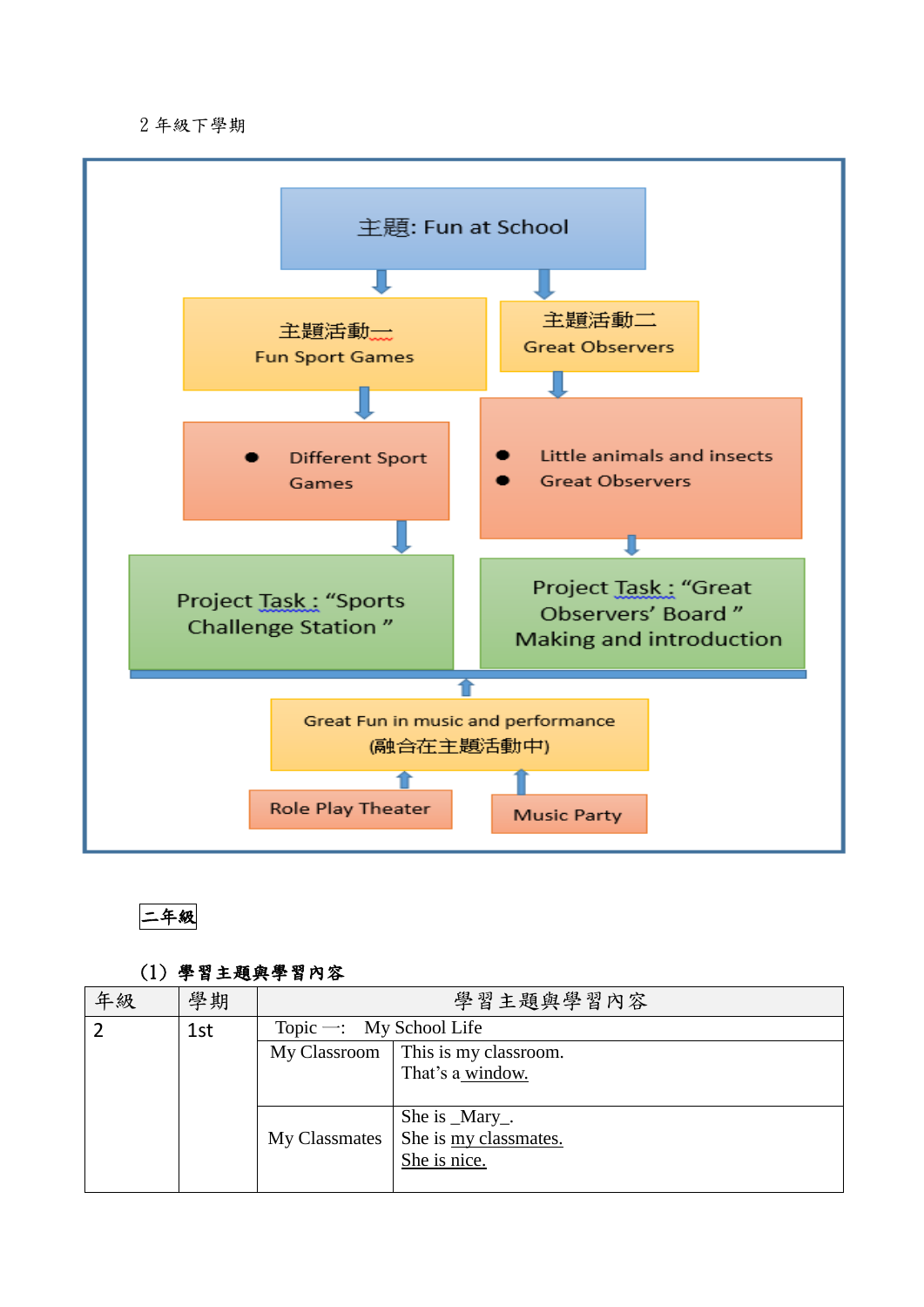|                 | Stationary and<br>School Lunch                       | It's a pen.<br>This is my school lunch.<br>I like rice. I don't like noodles<br>I love my school lunch.                                                                                                                                                                   |
|-----------------|------------------------------------------------------|---------------------------------------------------------------------------------------------------------------------------------------------------------------------------------------------------------------------------------------------------------------------------|
| 2 <sub>nd</sub> | Topic $\equiv$ : Fun at School<br>Fun Sport<br>Games | $I can$ _______________.<br>This is $\frac{1}{\sqrt{1-\frac{1}{2}}}\cdot$<br>I like to play _________.                                                                                                                                                                    |
|                 | Great<br>Observers                                   | I see a _____________.<br>This is $a_$ .<br>It's near the the state of the state of the state of the state of the state of the state of the state of the state of the state of the state of the state of the state of the state of the state of the state of the state of |

# **(2)**主題學習重要字彙及句型**(**聽、說**)**,教學實施策略

#### **1 st Topic Vocabulary(for listen and say)**

| <b>My Classroom</b> | <b>My Classmates</b> | My bookcase & School Lunch |                |
|---------------------|----------------------|----------------------------|----------------|
| <b>Table</b>        | <b>Nice</b>          | <b>Glue</b>                | <b>Rice</b>    |
| <b>Door</b>         |                      | <b>Pencil</b>              | Soup           |
| <b>Chair</b>        |                      | Paper                      | vegetable      |
| <b>Trashcan</b>     |                      | Pen                        | <b>Noodles</b> |
| <b>Window</b>       |                      | <b>Eraser</b>              | <b>Bread</b>   |
|                     |                      | <b>Workbook</b>            | Cake           |
|                     |                      | <b>Textbook</b>            |                |

#### **2 nd Topic Vocabulary(for listen and say)**

| <b>Fun Sport Games</b> |              | <b>Great Observer</b> |               |                  |            |
|------------------------|--------------|-----------------------|---------------|------------------|------------|
| <b>Brown</b>           | Huge         | small                 | <b>Frog</b>   | <b>Mosquito</b>  | Playground |
| <b>Bird</b>            | <b>Tiny</b>  |                       | <b>Snake</b>  | <b>Centipede</b> | Gym        |
| <b>Horse</b>           | <b>Clean</b> |                       | Grass         | <b>Squirrel</b>  | Gate       |
| <b>Duck</b>            | <b>Dirty</b> |                       | hopper        | <b>Tadpole</b>   | Pond       |
| Frog                   | <b>Tall</b>  |                       | <b>Bird</b>   | Caterpillar      |            |
|                        |              |                       | Ant           | ladybug          |            |
|                        |              |                       | <b>Spider</b> | <b>Butterfly</b> |            |
|                        |              |                       | <b>Bee</b>    |                  |            |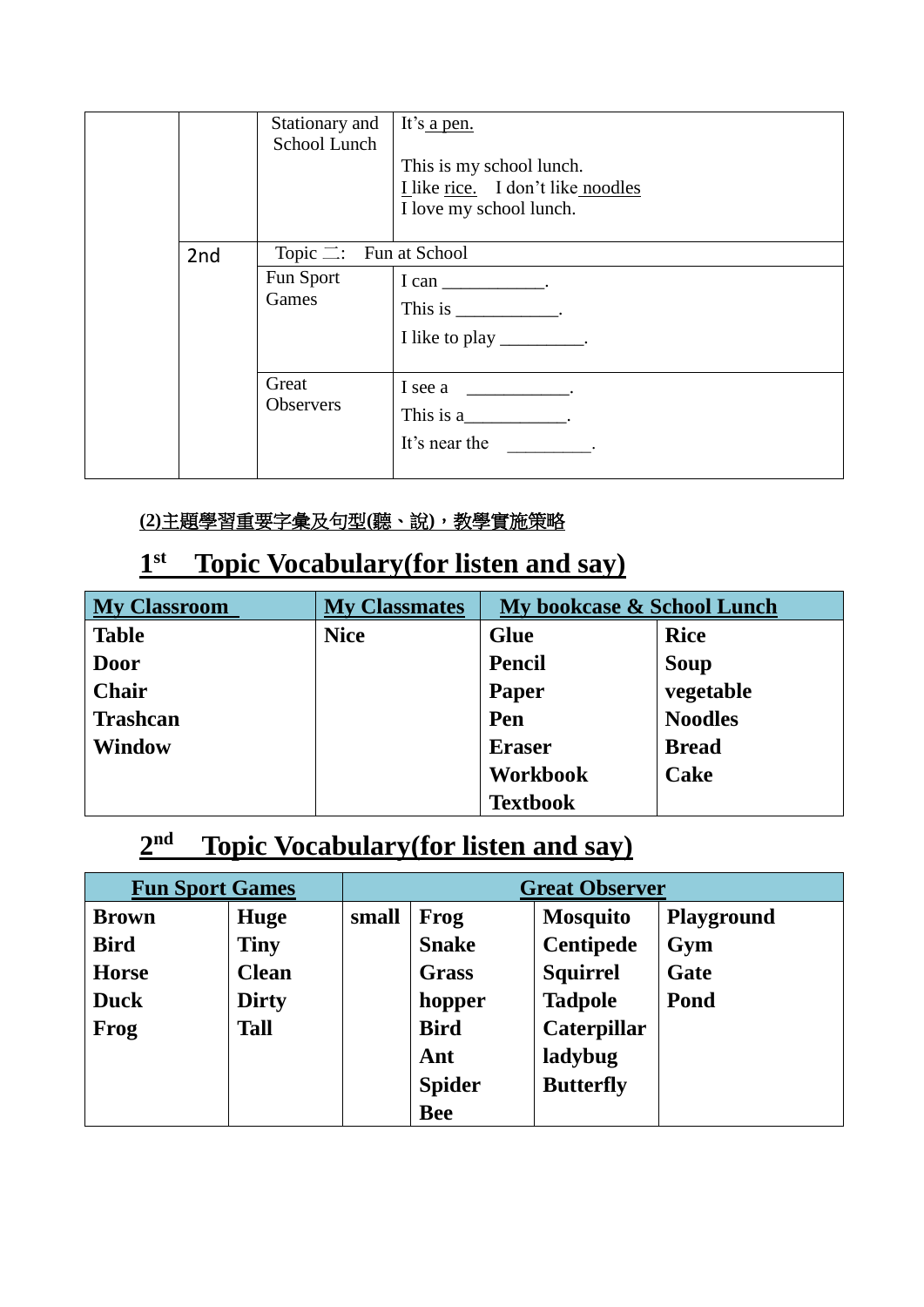### 5、二年級課程規劃一覽表

## 彈性課程二年級上學期 My School Life 課程規劃重點一覽表

| 探究歷程          | 課程內涵             | 教學方法/學習策略    |
|---------------|------------------|--------------|
| My Classroom  | 瞭解教室內設施的說法後,繪製教室 | 小組練習         |
| 繪製教室圖         | 圖,跟同學及加人介紹自己的教室。 | 實作任務(繪製教室圖)  |
| (10節)         |                  |              |
| My Classmates | 瞭解如何介紹同學姓名的說明,繪製 | 小組討論、練習      |
| 人際互動探究        | 自己好朋友同學的圖像,跟家人及其 | 實作任務(介紹自己的同  |
| (10節)         | 他朋友介紹自己的同班同學。    | 學)           |
| My Bookcase   | 瞭解文具及書櫃中用品的說法後,劃 | 小組討論         |
| 規劃整理書櫃        | 出書櫃規劃圖,並依規畫圖整理自己 | 實作任務(整理書櫃)   |
| (10節)         | 的書櫃。             |              |
| School Lunch  | 瞭解學校午餐的說法後,紀錄自己的 | 小組分享         |
| (10節)         | 午餐,並說明自己的喜好      | 實作任務(午餐喜好紀錄) |
|               |                  | 口語發表         |

### 彈性課程二年級下學期 Fun at School 課程規劃重點一覽表

| Fun Sport Games                 |                        |                       |  |  |  |  |
|---------------------------------|------------------------|-----------------------|--|--|--|--|
| 探究歷程                            | 課程內涵                   | 教學方法/學習策略             |  |  |  |  |
| I love sport games              | 介紹打樂樂棒球、接球、投球          | 實作任務(實際進行運動遊          |  |  |  |  |
| 探究課間活動可以獨自或合                    | 的方法及說法。                | 戲)                    |  |  |  |  |
| 作進行的運動項目及其玩法                    | 介紹校內可以自由取用運動器          | 口語練習活動                |  |  |  |  |
| 節奏樂器合奏                          | 材的玩法及說法。               |                       |  |  |  |  |
| (10節)                           |                        | 節奏樂合奏                 |  |  |  |  |
|                                 |                        |                       |  |  |  |  |
| <b>Sport Challenge Stations</b> | 藉由以呼拉圈、跳繩、踢球等          | 實作任務(實際進行運動遊          |  |  |  |  |
| 藉由運動闖關遊戲了解自己                    | 運動闖關遊戲,讓學生探索自          | 戲)                    |  |  |  |  |
| 的體能極限,了解自己                      | 己的體能極限。                | 口語練習活動                |  |  |  |  |
| (10節)                           | 藉由製作 Fun at School 小書, | 實作任務(Fun at School 小書 |  |  |  |  |
|                                 | 跟別人分享在學校所學活動及          | 製作)                   |  |  |  |  |
|                                 | 樂趣。                    |                       |  |  |  |  |
|                                 |                        |                       |  |  |  |  |
|                                 | Great Observers        |                       |  |  |  |  |
| 探究歷程                            | 課程內涵                   | 教學方法/學習策略             |  |  |  |  |
| I can see                       | 藉由實地觀察引起動機,由教          | 觀察記錄                  |  |  |  |  |
| 了解學校環境中所能看到的                    | 師介紹學校可以看到的昆蟲名          | 實作踏查                  |  |  |  |  |
| 昆蟲及小動物名稱及習性。                    | 稱及習性。                  | 口語練習活動                |  |  |  |  |
| (10節)                           |                        |                       |  |  |  |  |